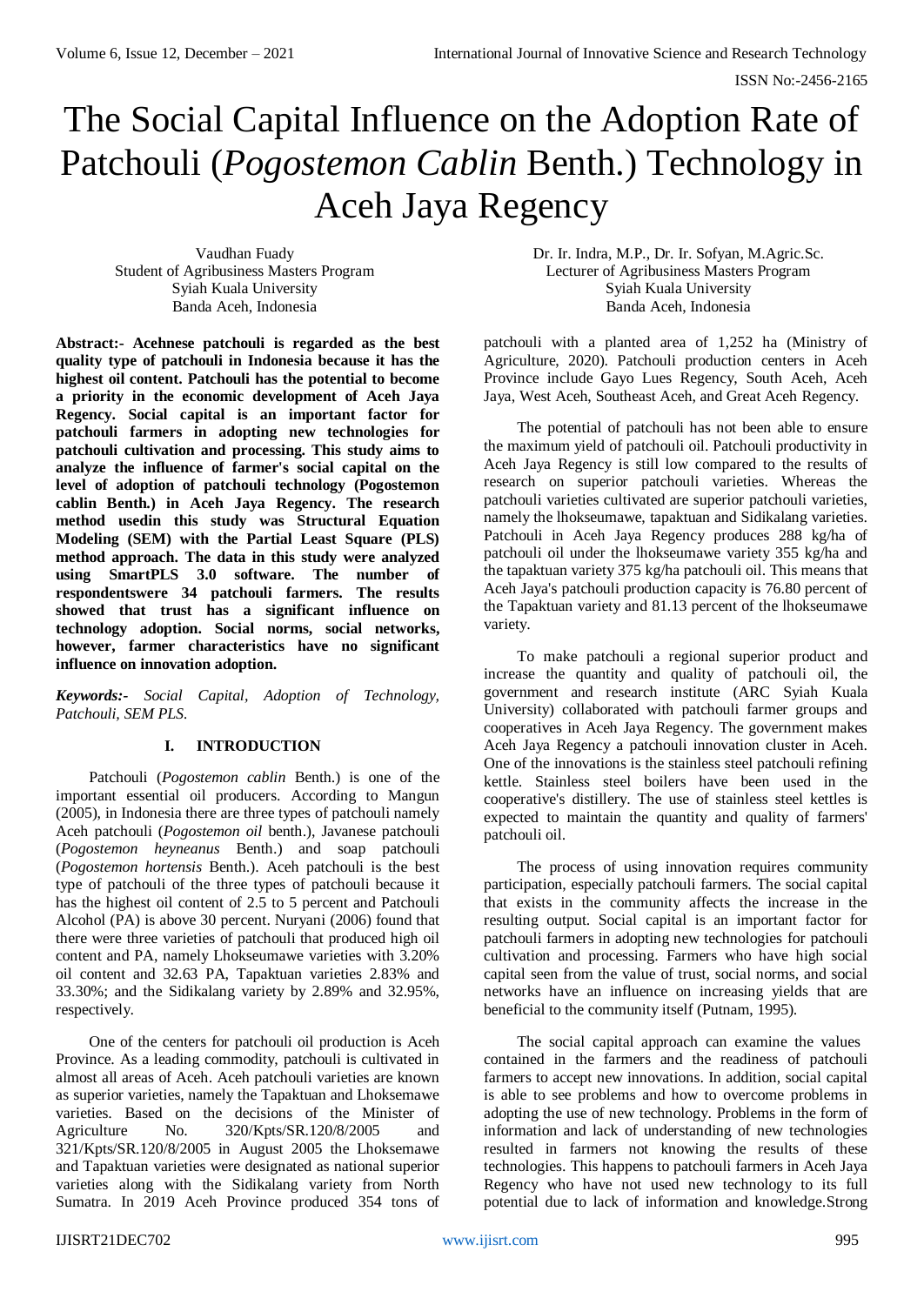social capital for patchouli farmers can encourage the implementation of new technologies well, fast and sustainably.

# **II. LITERATURE REVIEW**

Social capital is a set of shared values or norms among group members that allows for cooperation among group members (Fukuyama, 1995). The emphasis on social capital lies in the norms that are shared among the same social groups. Social capital will become stronger if in a society the norms of mutual assistance and co-operation are coherent through a network of social institutional relations. Putnam (1995) defines social capital as the relationship between individuals, social networks, norms of reciprocity, trust, and facilitated by coordination and cooperation to achieve common goals. Social capital is not limited to interaction relationships that involve certain people's behavioral factors, but can also involve individuals in groups that form a social network. The definition of social capital by Putnam (1995) refers to three components, namely trust, social norms and social networks. The role of social capital in society is to reduce poverty (Nasution, 2015), improve the welfare of farming households (Putra et al., 2017), increase farm productivity (Ernanda, 2018) (Kholifa, 2016), facilitate the flow of information (Bulu et al. al., 2009) and adopting new technologies more quickly and easily (Nato, Shauri and Kadere, 2016) (Bulu et al., 2009). The hypotheses of this research are:

H1: Trust has a significant influence on the level of adoption of patchouli technology (Pogostemon cablin Benth.) in Aceh Jaya Regency.

H2: Social norms have a significant influence on the level of adoption of patchouli technology (Pogostemon cablin Benth.) in Aceh Jaya Regency.

H3: Social networks have a significant influence on the level of adoption of patchouli technology (Pogostemon cablin Benth.) in Aceh Jaya Regency.

H4: Farmer characteristics have a significant influence on the level of adoption of patchouli technology (Pogostemon cablin Benth.) in Aceh Jaya Regency.

#### **III. RESEARCH METHODOLOGY**

This research was conducted in Aceh Jaya Regency, Aceh Province. Determination of the research location is done purposively. The time of the study was carried out in November – December 2021. The sample in this study were all members of the Aceh Jaya Patchouli Industry Cooperative. The list of names of cooperative members is obtained from the cooperative management. These names became the basis for researchers to visit and interview respondents with the help of research questionnaires. Respondents were 34 patchouli farmers with details of 10 farmers in Panga Sub-district, 15 farmers in Darul Hikmah Sub-district and 9 farmers in Sampoiniet Sub-district. Interviews were conducted with a research questionnaire guide. The questionnaire in the survey consists of several parts of questions including the respondent's characteristics (age, gender, number of family members and others), the social capital section, the technology adoption section and an open-ended question section for conditions and obstacles to the adoption of patchouli technology in Aceh Jaya Regency. Observations were made by observing the respondents and the research place which were documented in the form of photo documentation. Quantitative data obtained from the questionnaire was then analyzed using Structural Equation Modeling (SEM) with the Partial Least Square (PLS) method approach. The data in this study were analyzed using SmartPLS 3.0 software. The results of the PLS SEM analysis data aim to measure the influence of social capital on the adoption of patchouli technology through the values of trust, norms and networks in Aceh Jaya Regency.

#### **IV. RESULTS AND DISCUSSIONS**

Social capital in this study is the value of trust, social norms, and social networks owned by every 34 patchouli farmers in adopting stainless steel boiler technology in Aceh Jaya Regency. Testing the hypothesis of the influence of social capital on the adoption of patchouli technology is done by looking at the t-count value. If the t-count  $>$  t-table, then there is a significant influence. On the other hand, if t-count  $\lt$ t-table, then there is no significant influence of social capital variables on the adoption of patchouli technology. The results of the significance test of the influence of indicators on the construct and between constructs in the model are shown in Figure 1.



# Fig. 1: Model of the significance of the social capital influence on the adoption of patchouli technology in Aceh Jaya Regency

Based on Figure 1, it can be seen that the trust variable directly has a positive and significant influence on technology adoption with a t-count value of 15.967. Meanwhile, other exogenous latent variables, namely social norms, social networks and farmer characteristics have no positive and significant influence on the endogenous latent variables of technology adoption. The t-count value of social norms is 0.811, social network is 0.749 and farmer characteristics is 1.090. In addition to showing the significant influence between latent variables, the result of the PLS SEM bootstraping model also shows the significance level of the indicator's influence on each latent variable. The higher the value of the t-count indicator, the higher the influence on the latent variable. The summary of the results of the significance test is shown in Table 1.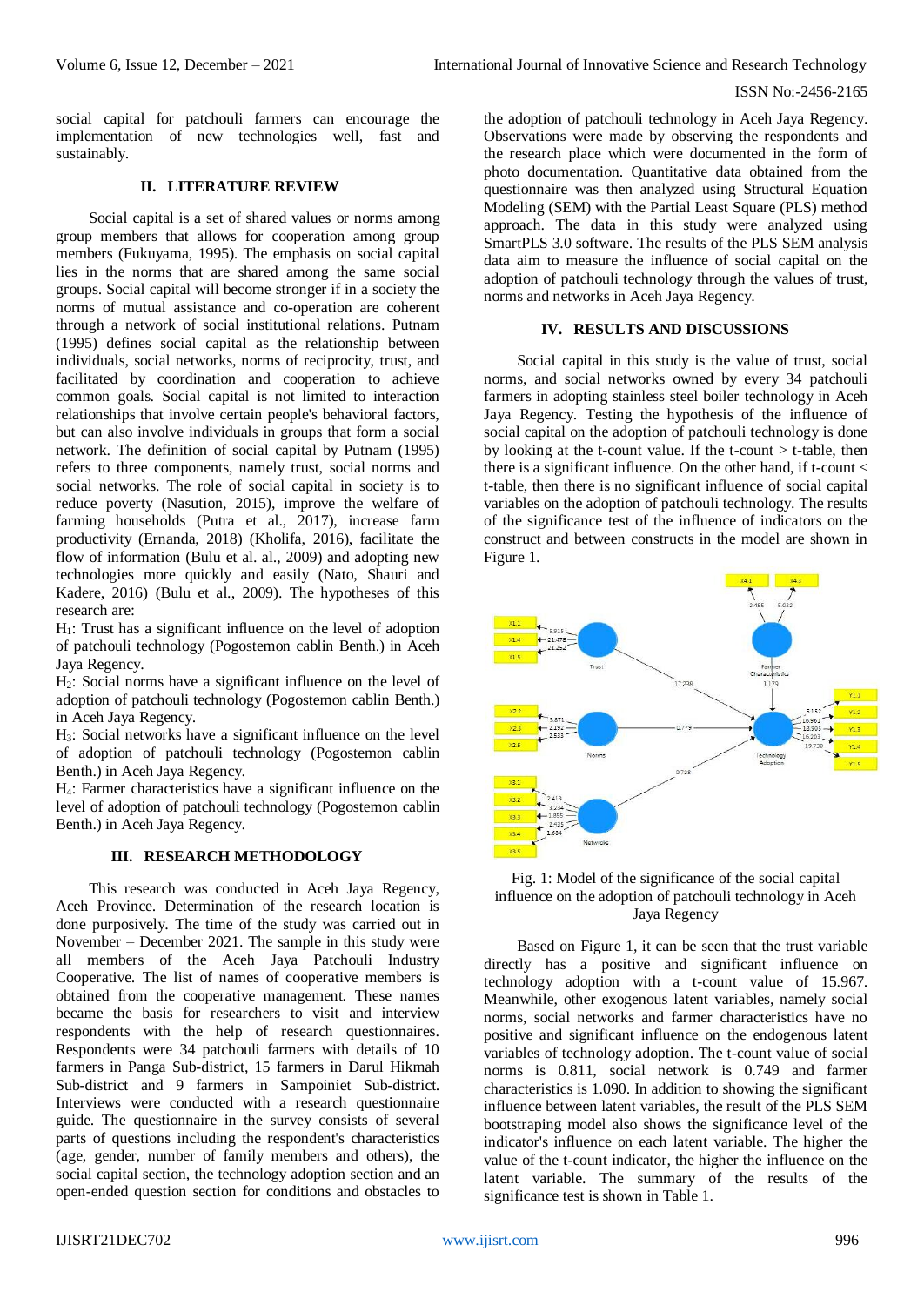| Hypothesis                                               | T Statistic | P Values | Description        |
|----------------------------------------------------------|-------------|----------|--------------------|
| $Trust \rightarrow TechnologyAdoption$                   | 15.967      | 0.000    | <b>Significant</b> |
| Social Norms $\rightarrow$ Technology Adoption           | 0.811       | 0.418    | Not significant    |
| Social Networks $\rightarrow$ Technology Adoption        | 0.749       | 0.454    | Not significant    |
| Farmer Characteristics $\rightarrow$ Technology Adoption | 1.090       | 0.276    | Not significant    |

Table 1: Model Significance Test Results

# *A. The Influence of Trust on Patchouli Technology Adoption*

The results of the significance test indicate that hypothesis 1 (H1) is accepted, namely the trust variable has a positive and significant influence on the adoption of patchouli technology. This shows that the trust variable has a significant influence on technology adoption with a t-test result of 15.967 or  $> 1.96$ . This means that if the trust value of patchouli farmers increases, it will increase the adoption of the use of stainless steel boilers. The trust value of 34 respondents patchouli farmers is shown by indicators of trust among farmers, trust in the government and trust in universities.

The indicator of trust variable that has the highest influence is trust in the government  $(X1.4)$  because the tcount value is the largest (22.043). Trust in higher education (X1.5) also has a large t-count value of 20.523. Trust among farmers (X1.1) has a t-count value of 5.560. Therefore, it can be said that the three indicators of the trust variable have a positive and significant influence on the latent variable of trust.

The trust of the farmers toward the government is evident from the programs and assistance from the government to improve the quality and production of patchouli oil. The government's role and assistance in supporting farming can increase farmers' trust in the government (Ernanda, 2018). Trust in universities, in this case Syiah Kuala University through ARC, also has a tcount value that is almost as large as the indicator of trust in the government. Patchouli farmers believe in the knowledge and ability of universities to create the latest innovations related to patchouli and patchouli oil. Patchouli farmers' trust in the government and universities has a great influence because farmers have benefited from government and university programs and assistance, especially Syiah Kuala University and Atsiri Research Center SKU. Trust among farmers is reflected in the belief that farmers will be assisted by other farmers if assistance is needed. Sharing information about patchouli among farmers is a routine activity, for example information on the latest patchouli oil price. Farmers believe the information provided by their colleagues because the sources of information in rural areas rely on fellow patchouli farmers.

# *B. The Influence of Social Norms on Patchouli Technology Adoption*

The results of the significance test indicate that hypothesis 2 (H2) is rejected, namely the social norm variable has no positive and significant influence on the adoption of patchouli technology. This shows that the social

norm variable has no significant influence on technology adoption

with a t-test result of 0.811 or <1.96. The results of the descriptive analysis also show the same thing, namely the social norm category only a small part is in the high category of 8.82%. Most of them are in the low and medium categories of 91.18%.

Patchouli farmers rely on their own abilities in determining how to cultivate and refine patchouli. The rules and knowledge provided are not necessarily followed as recommended, for example from the government and universities. There are patchouli farmers who still use traditional kettles. The compliance of farmers to follow the recommendations is still relatively small. Therefore, social norms have no significant influence on the use of stainless steel kettles. When viewed from the indicators forming the social norm variable, the influential indicators are the willingness to share information (X2.2) with a t-count of 3.915, compliance with cooperatives (X2.3) with a t-count of 2.395 and compliance with universities (X2 .5) with a tcount of 2.804. This indicates that farmers have compliance with cooperatives and universities and farmers are also always willing to share information, especially patchouli oil prices with other farmers.

# *C. The Influence of Social Networks on Patchouli Technology Adoption*

The results of the significance test show that hypothesis 3 (H3) is rejected, namely the social network variable has no positive and significant influence on the adoption of patchouli technology. This shows that the social network variable has no significant influence on technology adoption with a t-test result of 0.749 or <1.96. The social network in this study is formed by indicators of network size (X3.1), participation in the network (X3.2), ease of obtaining assistance  $(X3.3)$ , relationship with the government  $(X3.4)$ , relationship with universities (X3. 5).

Farmers' knowledge of patchouli makes farmers rely on each other in overcoming problems related to patchouli cultivation and refining. The network that is formed is not based on fixed norms that apply in society and organizations. However, only a network in the daily life of the community among fellow farmers in the countryside. So that social networks are not strong and affect the adoption of stainless steel patchouli technology. Patchouli farmers only focus on patchouli oil cultivation and processing. Farmers who are busy working on farm land do not have a wide network (Ernanda, 2018). Utilization of production equipment, especially distillation boilers, is based on the reach in the farmer's own area. This condition is also